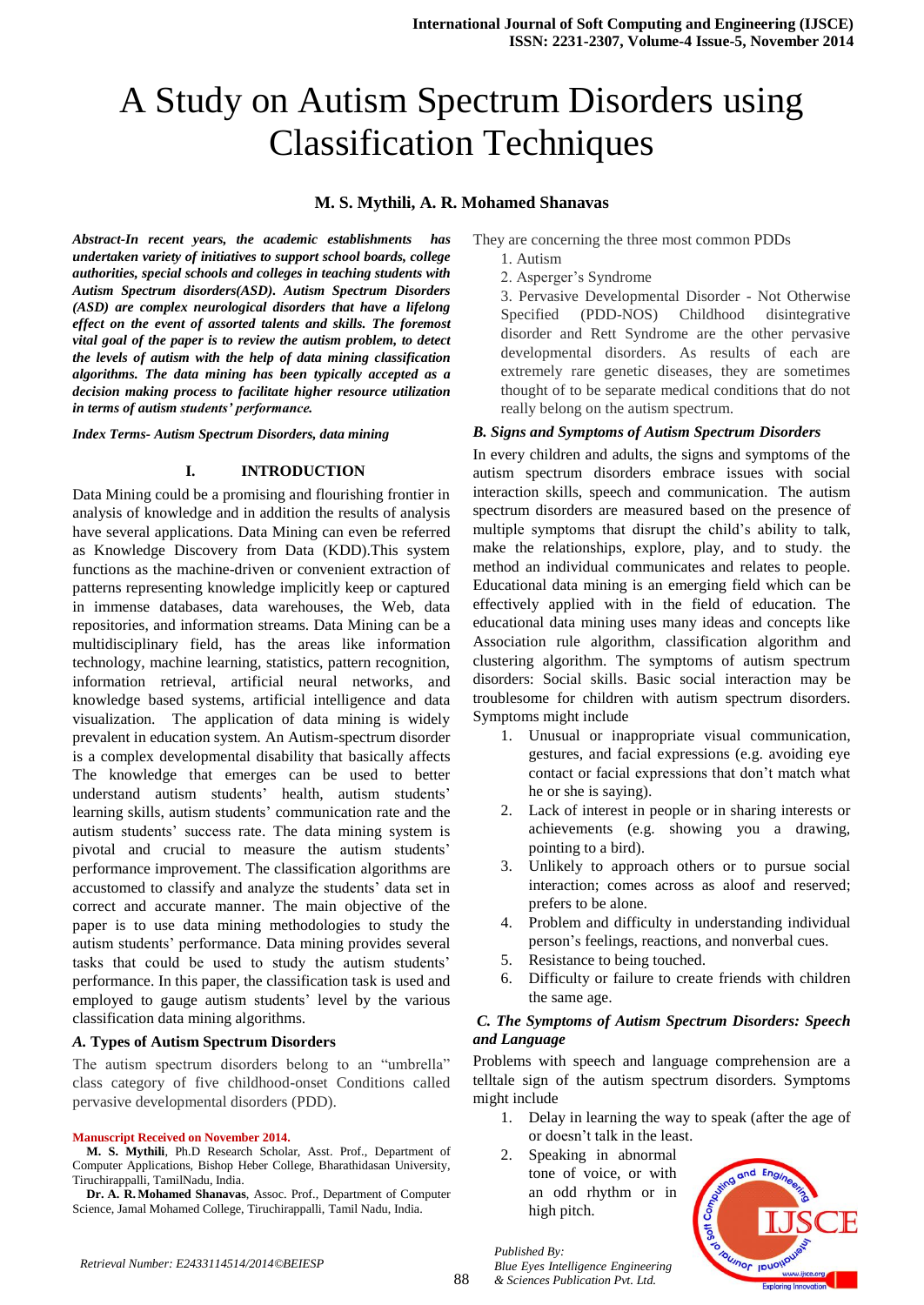- 3. Repeating words or phrases over and over.
- 4. Trouble beginning a spoken language or keeping it going.
- 5. Difficulty communicating needs or desires.
- 6. Doesn't perceive straightforward statements or queries.
- 7. Taking what's same too virtually, missing humor, irony, and satire.

## *D. The Symptoms of Autism Spectrum Disorders: Restricted Behavior and Play*

Children with autism spectrum disorders are typically restricted, rigid, and even psychoneurotic in their behaviors, activities, and interests. Symptoms could include

- 1. Repetitive body movements (hand undulation, rocking, spinning); moving perpetually.
- 2. Obsessive attachment to uncommon objects.
- 3. Preoccupation with a particular topic of interest, typically involving numbers or symbols (maps, license plates, sports statistics).
- 4. A strong would like for sameness, order, and routines. Gets upset by modification in their routine or surroundings.
- 5. Clumsiness, abnormal posture, or odd ways that of moving.
- 6. Fascinated by spinning objects, moving items, or elements of toys (e.g. spinning the wheels on a motor car, rather than fidgeting with the whole car).

## *E. Related Signs and Symptoms of Autism Spectrum Disorders*

- 1. Sensory issues
- 2. Emotional difficulties
- 3. Uneven psychological feature talents

# **II. HELPING CHILDREN WITH AUTISM**

Autism may be a lifelong disorder and there is presently no notable cure for autism. Besides several children with autism will develop considerably with early, well-planned and on individual basis tailored academic efforts in specially adapted settings. The main objectives are to assist the child purposeful communication. The educational approaches should specialize information concerning the distinctive ways in which children with autism learn. Several (Applied behavior analysis) ABA methods as well as the structured teaching method within the (Treatment and Education of Autistic and related Communication Handicapped Children) TEACCH-model are samples of such specially-tailored academic strategies for persons with autism. The first are early identification, diagnosis and assessment and next step is to give correct knowledge for parents. Specially adapted nursery school and subsequent schooling are vital demand for the child; moreover an adapted home atmosphere and also the daily actions are equally vital for the adults. Adults and adolescents might have continuing access to academic measures to more develop skills that aim to extend independence and Participation.

# **III. RELATED WORK**

Rahman, 2010 urged that Increasing Intelligibility within the Speech of the Autistic Children by an Interactive Computer Game. There is no definite treatment for autism. Serving to

autistic children by providing games and teaching facilities to improve their skills. In the year 2013 Santos examines the first detection of Autism means that taking the symptoms of patient during childhood supported by preverbal vocalization by using the classification technique supervised learning SVM (support vector machine). Chaminade, 2012 started a shot to use MRI study of young adults with autism interacting with a humanoid robot. Prud'hommeaux et al. [15] examines the difficulties for classification of non standardized text of machine learning techniques. Kathleen T Quach [16] suggested that problem through the classification problem is that ASD may be a terribly heterogeneous disorder which will have subgroups with totally different genetic expression signatures. To boost classification, it should be helpful to stratify the ASD class into subgroups and enrich the input set with clinical measures. Alexander Genkin et al. [17] have given a easy Bayesian logistic regression approach that uses a Laplace prior to avoid over fitting and produces sparse predictive models for text data. They applied this approach to a spread of document classification issues and show that it produces compact predictive models a minimum of as effective as those created by support vector machine classifiers or ridge logistic regression combined with feature selection.

## **IV. CLASSIFICATION**

This process is employed to classify data into predefined categorical class labels. Classification can be a two step process consisting of training data and testing data. In the first step, a model is constructed by examining and analyzing the data tuples from training data having a collection of attributes. For every tuple in the training data, the need of class label attribute is understood. Classification rule techniques are applied on training data to form the model. In the second step of classification, the test data is employed and used to examine the accuracy of the model. If the accuracy of the model is appropriate then the model can be used to classify the unknown data tuples.

## *A. Neural Network*

Neural network are generally organized in layers. Layers are created by Variety of Interconnected 'nodes' that contain an 'activation function'. Patterns are given to the network via the 'input layer' that communicates to one or more 'hidden layers. The hidden layers then link to an 'output layer'. Most ANNs contain some type of 'Learning rule' that modifies the weights of the connections in step with the input Patterns.

# *B. Support Vector Machine*

In classification support vector machine are [supervised](http://en.wikipedia.org/wiki/Supervised_learning)  [learning](http://en.wikipedia.org/wiki/Supervised_learning) models with associated learning [algorithms](http://en.wikipedia.org/wiki/Algorithm) that analyze data and acknowledge the patterns, used mainly for [classification](http://en.wikipedia.org/wiki/Statistical_classification) and [regression analysis.](http://en.wikipedia.org/wiki/Regression_analysis) A SVM training algorithm builds the model that assigns new examples into one class or the other, creating it a non[probabilistic](http://en.wikipedia.org/wiki/Probabilistic_classification) [binary](http://en.wikipedia.org/wiki/Binary_classifier) [linear classifier.](http://en.wikipedia.org/wiki/Linear_classifier) An SVM model could be a representation of the examples as points in space, and it is mapped so that the examples of the separate categories are divided by a transparent gap that is as wide as possible.

## *C. Fuzzy Logic*

The term "fuzzy logic" was introduced with the 1965



*Published By: Blue Eyes Intelligence Engineering & Sciences Publication Pvt. Ltd.*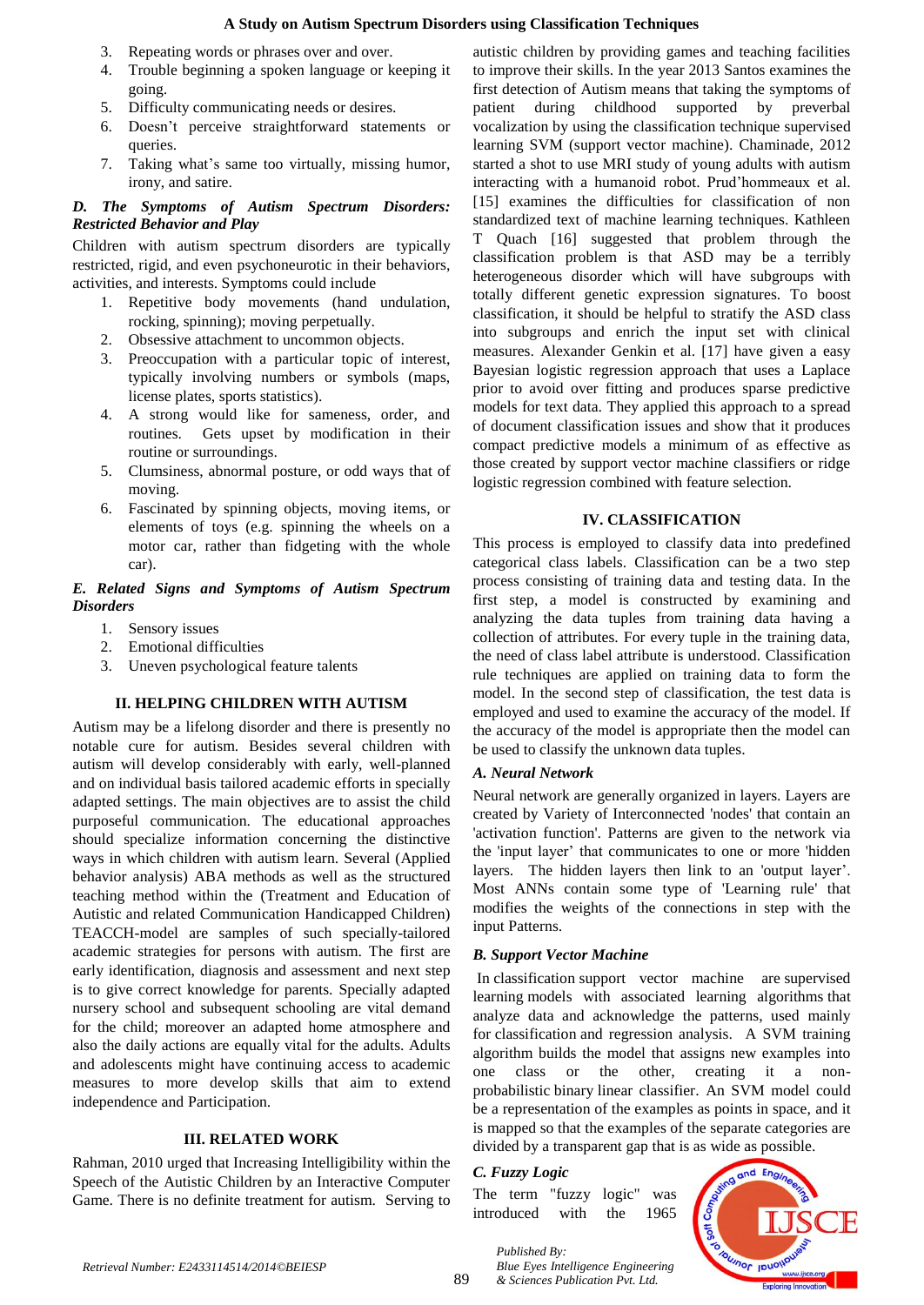proposal of [fuzzy set theory](http://en.wikipedia.org/wiki/Fuzzy_set_theory) by [Lotfi A. Zadeh.](http://en.wikipedia.org/wiki/Lotfi_A._Zadeh) Fuzzy logic has been applied to several fields, from [control](http://en.wikipedia.org/wiki/Control_theory) [theory](http://en.wikipedia.org/wiki/Control_theory) to [artificial intelligence.](http://en.wikipedia.org/wiki/Artificial_intelligence) Fuzzy logic could be a type of [many-valued logic;](http://en.wikipedia.org/wiki/Many-valued_logic) it deals with [reasoning](http://en.wikipedia.org/wiki/Reasoning) that s approximate instead of fixed and exact. Fuzzy logic variables could have a [truth value](http://en.wikipedia.org/wiki/Truth_value) that ranges in degree between the binary values 0 and 1. Fuzzy logic is extended to handle the conception of partial truth, where the truth value may lie in the range between completely true and completely false. Once [linguistic](http://en.wikipedia.org/wiki/Linguistic) variables are used, these degrees are also managed by specific functions.

## **IV. DATA PREPROCESSING**

Datasets utilized within the classification algorithm ought to be clear and can be preprocessed for handling missing or redundant attributes. The data are to be handled with efficiency to induce the best outcome from the Data Mining process.

#### *A. Attribute Identification*

| <b>Attributes</b>      | <b>Description</b>      | <b>Possible values</b> |
|------------------------|-------------------------|------------------------|
| Language               | Communication<br>skills | Mild, Moderate, Severe |
| social                 | Social skills           | Mild, Moderate, Severe |
| <b>Behavior</b>        | behavioral              | Mild, Moderate, Severe |
| Levels<br>of<br>autism | levels                  | High, Medium, Low      |

Dataset collected from autism student database consists of

## **V. IMPLEMENTATION OF MODEL CONSTRUCTION**

Weka is open source software system that implements a large collection of machine learning algorithms and is widely utilized in data mining applications. From the above data, autt.arff file was created. This file was loaded into a Weka explorer. The autism students' prediction is influenced by various factors like language, social, behavior and the levels of autism is predicted.100 samples were taken for the implementation. The classify panel permits the user to use classification algorithms to the dataset and it is used to estimate the accuracy of the resulting autism students' predictive model, and to visualize the model.

The Neural Network, Support Vector Machine and Fuzzy logic were enforced in Weka. Under the "Test options", the 10 fold cross validation is chosen.

#### **VI. RESULTS AND DISCUSSION**

The analysis and interpretation of classification is time consuming process that needs a deep understanding of statistics. The models need a large amount of time to finish and expert analysis to look at the classification and relationships within the data.



**Fig. 1. Visual Image of Generated Decision Trees**

The Language of the autism students' is taken as root node from that social and Behavior factors. The knowledge represented by decision tree can be extracted within the Form of IF-THEN rules.

- 1. IF language="mild" THEN autism ="low"
- 2. IF language="severe" AND beh="severe" THEN autism="high"
- 3. IF language="severe" AND beh="mild" THEN autism="medium"
- 4. IF language="severe" AND beh="moderate" THEN autism="high"
- 5. IF language="moderate" AND social="mild" THEN autism="medium"
- 6. IF language="moderate" AND beh="severe" THEN autism="medium"
- 7. IF language="moderate" AND social=mild AND beh="mild" THEN autism="low"
- 8. IF language="moderate" AND social=mild AND beh="severe" THEN autism="medium"
- 9. IF language="moderate" AND social=mild AND beh="mild" THEN autism="low"
- 10. IF language="moderate" AND social=mild AND beh="moderate" THEN autism="mild"

From the above set of rules an inescapable conclusion emerges the language, social, behavior is considerably related with autism student prediction. From the rule set it was found that autism students' prediction of data whether the students' have mild, moderate and severe autism.



**Fig. 2. Level of Autism**



*Published By:*

*Blue Eyes Intelligence Engineering & Sciences Publication Pvt. Ltd.*